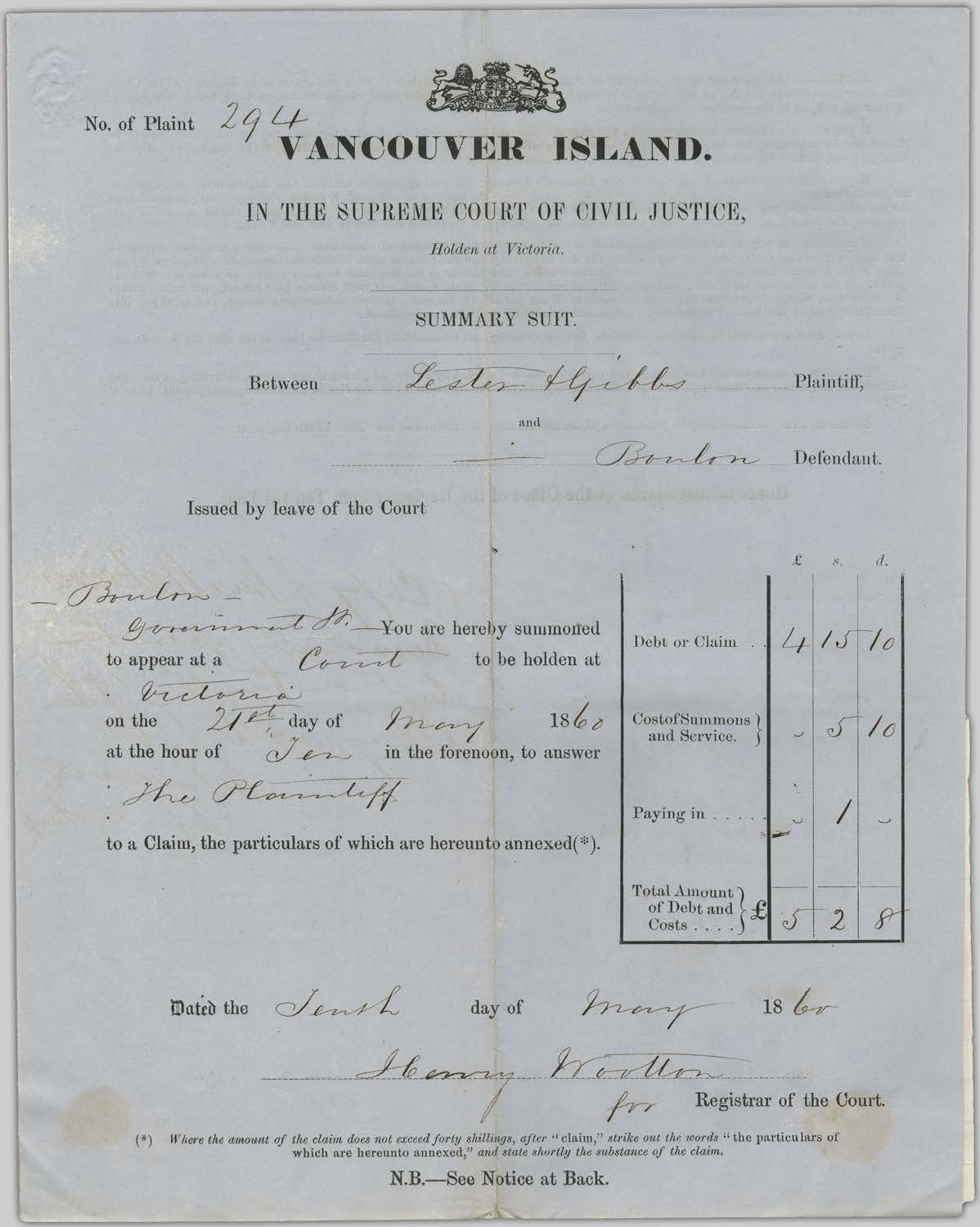NOTICE.—If you are desirous of confessing the Plaintiff's claim, you must deliver your confession to the Registrar of the Court five clear days before the day of appearing to this summons; but you may enter your confession at any time before the day of appearing, subject to the payment of further costs.

If you and the Plaintiff can agree as to the amount due and the mode of payment, judgment may at any time before the Court day be entered by the Registrar of the Court. In which case you and the plaintiff must attend at th that purpose, and no attendence by either of you will be necessary at the Court.

If you admit the whole or any part of the Plaintiff's demand, by paying into the office of the Registrar of the Court at the Court House the amount so admitted, together with the costs, proportionate to the amount you pay in, five clear dayr before the day of appearance, you will avoid any further costs, unless in case of part payment, the Plantiff, at the hearing, shall prove a demand against you exceeding the sum so paid into Court.

If you intend to rely on as a defence, a set-off, infancy, coverture, or a statute of limitations, you must give notice thereof to the Registrar of the Court five clear days before the day of hearing, and your notice must rules of the Court. You must also, in any of the above cases, then deliver to the Registrar as many copies, as there are opposite<br>parties, of the notice and particulars, and an additional one for the use of the Court. If y Court, before or at the hearing of the cause, the amount you allege to have been tendered.

Notice of defence cannot be received unless the fees for entering and transmitting the same be paid at the time the notices are given.

If the debt or claim exceed five pounds, you may have the cause tried by a jury, on giving notice thereof in writing at the said office of the Registrar, two clear days at least before the day of trial, and on payment of the fees for summoning, and payable to such jury.

Summonses for witnesses and the production of documents may be obtained at the Office of the Registrar.

Hours of attendance at the Office of the Registrar from Ten till Four.

Talerewith